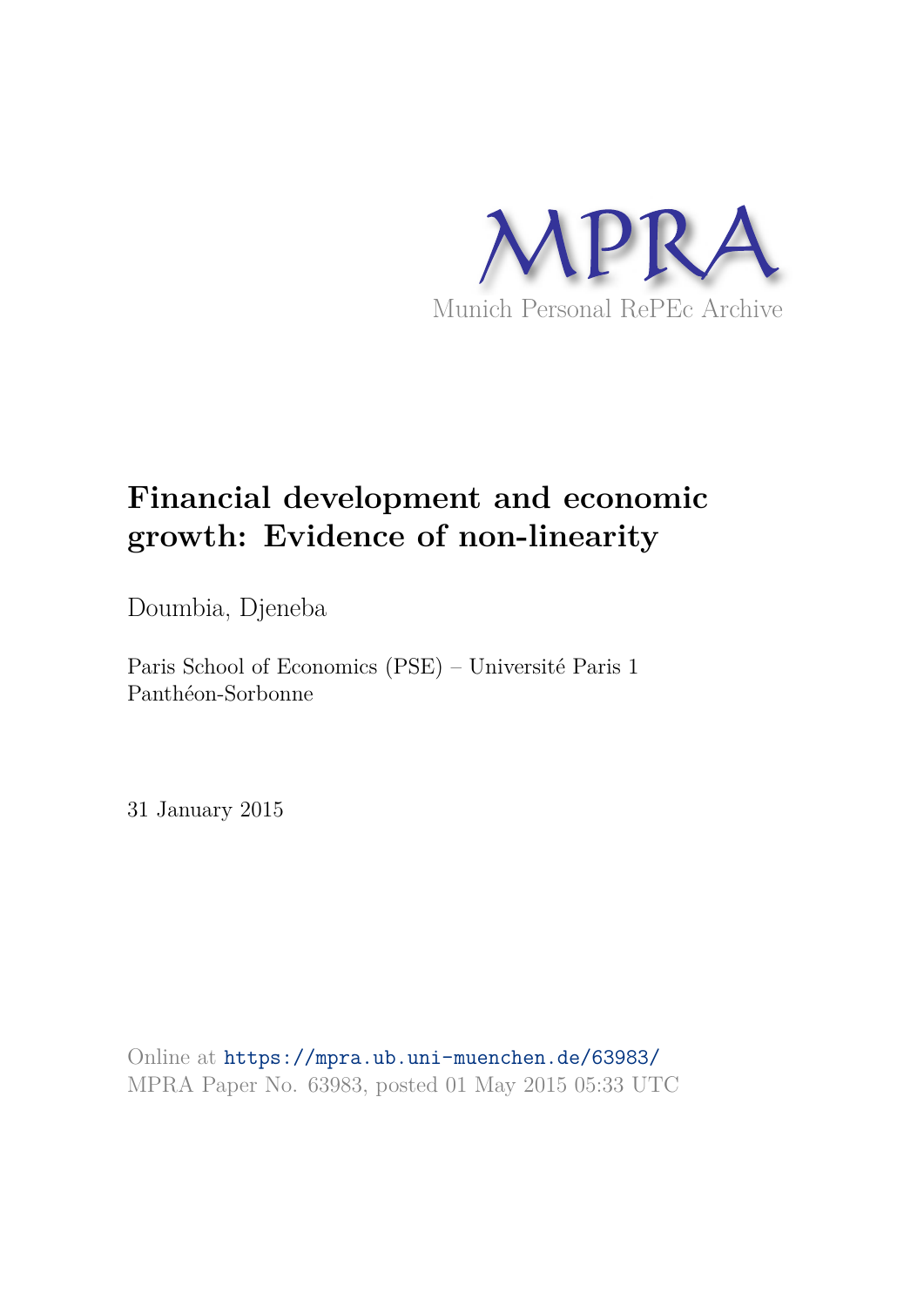# Financial Development and Economic Growth: Evidence of non-linearity

Djeneba Doumbia

Paris School of Economics (PSE) – Université Paris 1 Panthéon-Sorbonne E-mail : djeneba.doumbia@psemail.eu Address : 102-112 Boulevard de l'hôpital – MSE-office 219, 75013 Paris, France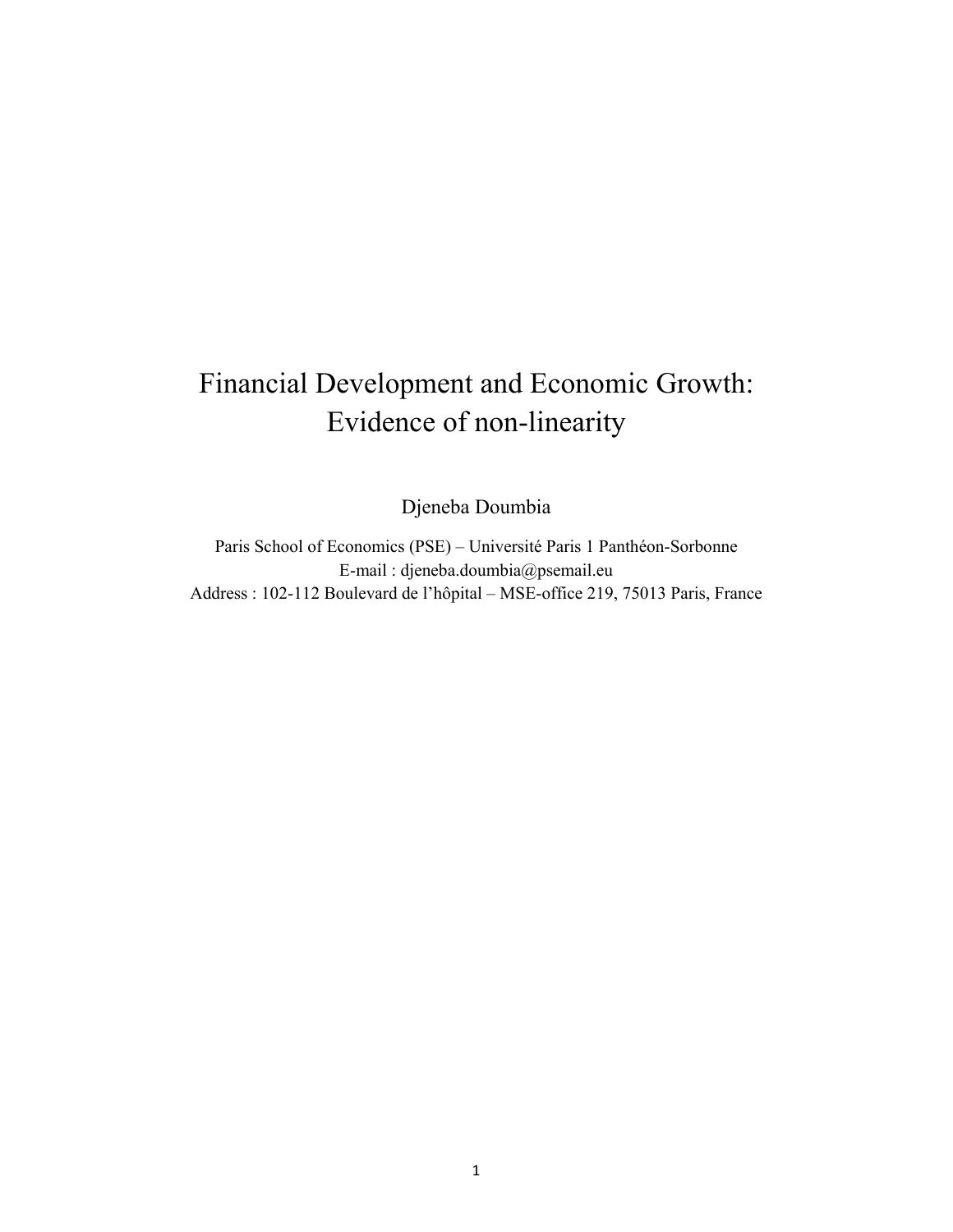## **Abstract**

This paper explores the non-linear relationship between financial development and economic growth. It mainly relies on the Panel Smooth Transition Regression (PSTR) model of Gonzalés et al. (2005) and three metrics of financial development to endogenously assess the impact of financial development on growth. Using a sample of 43 advanced and developing economies over the period 1975–2009, the paper highlights that financial development supports economic growth in low-income and lower middle income countries by enhancing saving and investment behaviour. However, in more developed economies, the impact of financial development is nil or negative, reflecting that further credit provisioning in these economies tend to exacerbate financial vulnerabilities, which is detrimental to growth.

Keywords: Financial Development; Economic Growth; Non-linearity; System GMM; PSTR JEL Classification: C33; O11; O16; O47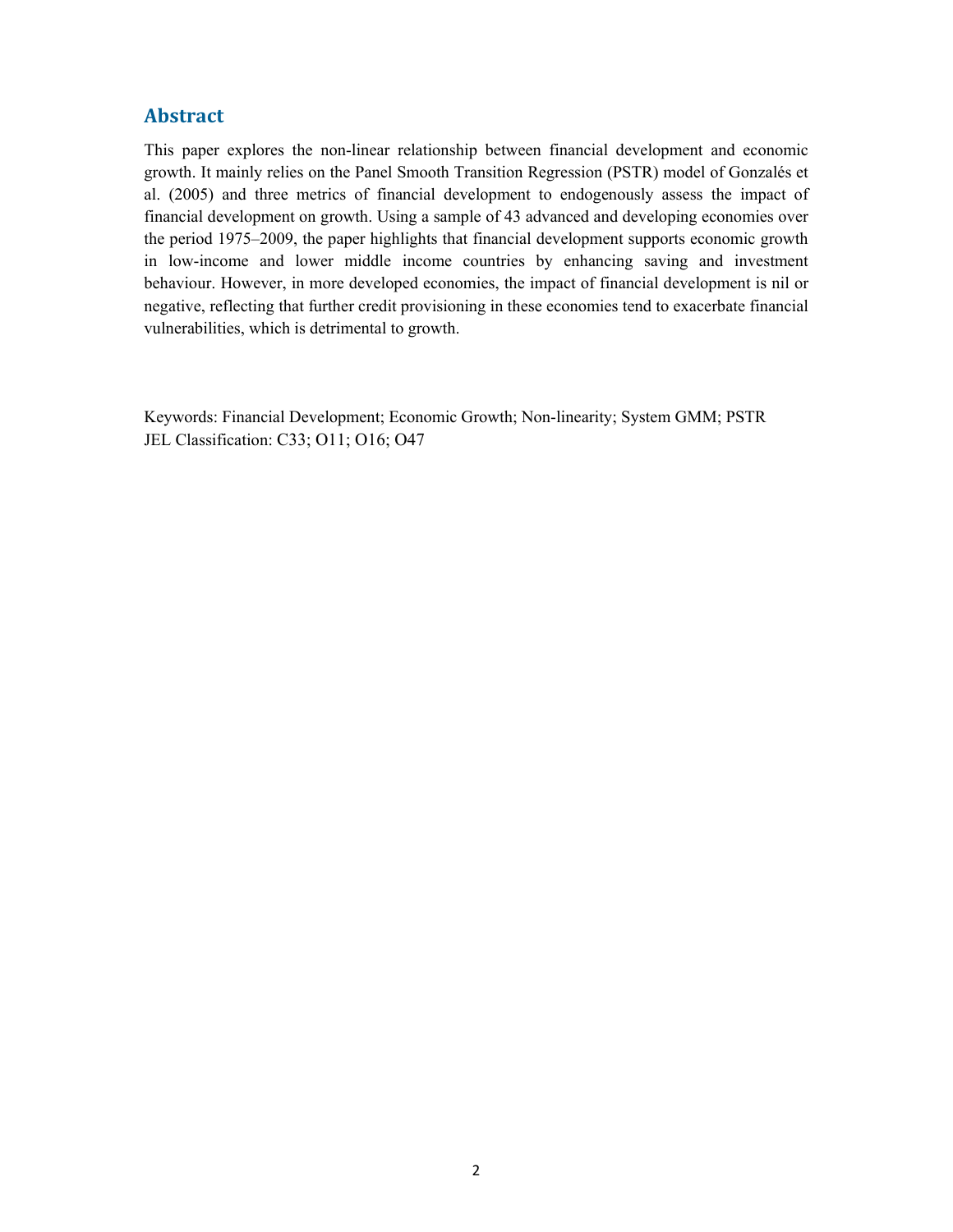## **I. Introduction and data**

Financial development has been largely recognized as a key driver of economic growth. Since the work of Goldsmith (1969), Shaw (1973) and Mckinnon (1973), evidence supporting the intuition that finance is good for economic growth has been growing. Following King and Levine (1993a, 1993b) and Levine (2005) a large literature based on cross-country analyses and controlling for biases arising from endogeneity and omitted variables has emerged. At the microeconomic level, a number of studies also analyzed the relationship between financial development and economic growth. Greenwood, Sanchez, and Wang (2009) find that through their screening and monitoring activities, financial intermediaries improve capital allocation, supporting growth.

This paper aims to contribute to this growing literature by providing new evidence on the nonlinear relationship between finance and growth using three measures of financial development. It relies on System GMM and PSTR methodologies to overcome a number of shortcomings in estimating the finance-growth nexus.

The paper uses three indicators to proxy financial development following Giuliano and Ruiz-Arranz (2009). First is M3, which represents the amount of liquid liabilities of the financial system, including central banks, commercial banks, and other financial intermediaries. Second is CREDPR, which captures domestic credit to the private sector such as loans, trade credits, and other accounts receivable that establish a claim for repayment. Third is CREDBANK, the credit provided by the banking sector, which measures all credit to various sectors on a gross basis. All three indicators are expressed as a share of GDP.

The dependent variable, economic growth, is captured by real GDP per capita growth in constant dollars.<sup>1</sup> A set of control variables captures the common determinants of economic growth such as initial GDP per capita (GDP\_0); inflation (INF), measured as the annual percentage change in the consumer price index; openness (OPEN) to international trade, defined as the ratio of the sum of exports plus imports of goods to total output; the average number of years of secondary schooling (SCHOOL), obtained from Barro-Lee series, government consumption ratio (GOVC), and investment ratio (INV). All independent variables are turned into log-form except the average years of secondary schooling (SCHOOL). The sample consists of 43 advanced and developing countries over the period 1975-2009. To properly handle the human capital variable, which is only available every 5 years, and control for business cycle fluctuations, the sample is transformed into 7 non-overlapping 5-year periods.

Part of the literature on financial development-growth nexus is plagued by some methodological shortcomings – the lack of suitable methodology to control for endogeneity, reverse causality of financial variables and unobserved effects. This paper addresses these issues by relying on the Dynamic Panel Data approach (System GMM) of Arellano and Bover (1995).

 $\overline{a}$ 

<sup>&</sup>lt;sup>1</sup> All variables are from the World Bank World Development Indicators database.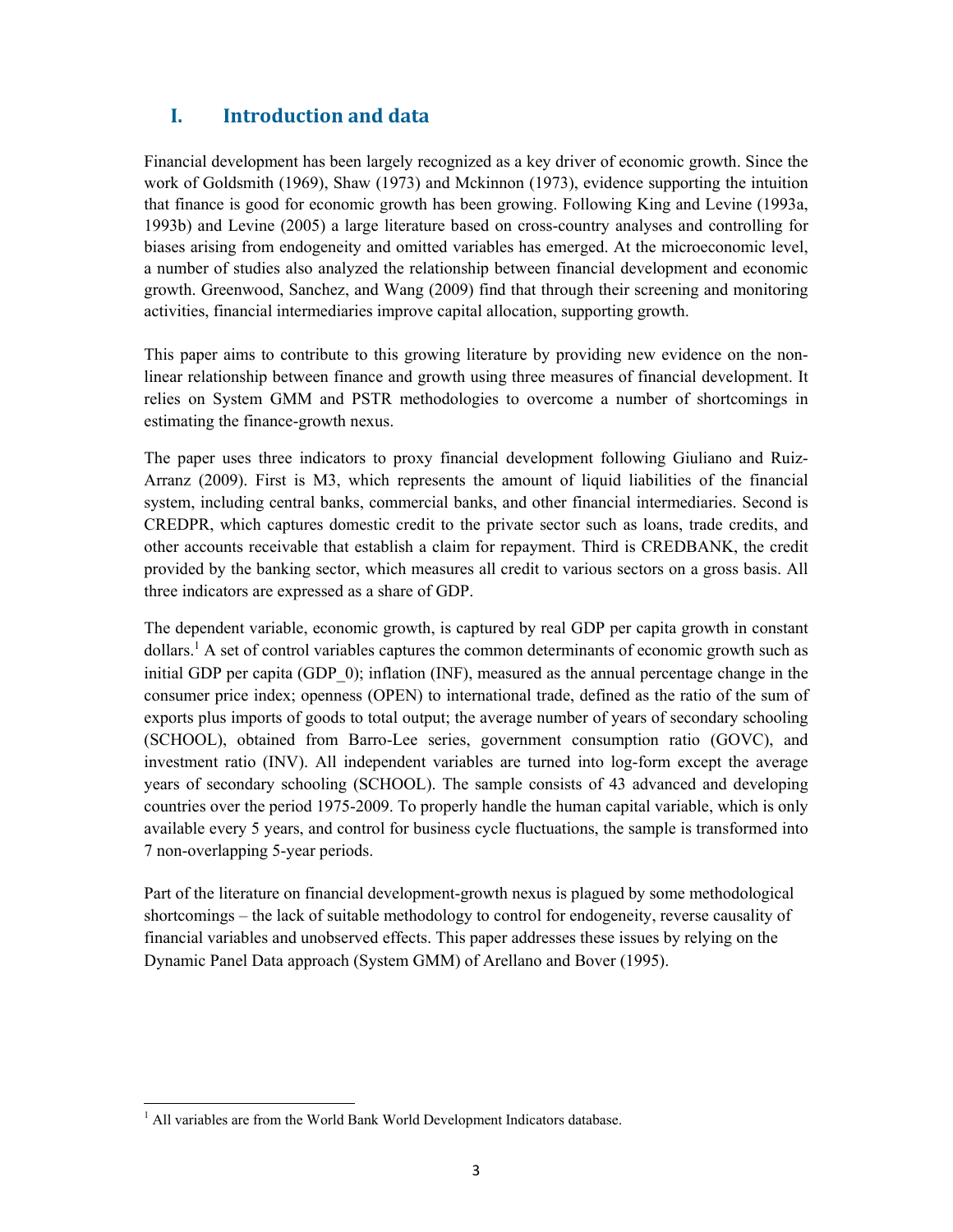### **II. Non-linear and threshold estimations**

#### **II.1. Dynamic panel data approach (System GMM)**

A first pass to test the non-linear relationship between financial development and growth consist in splitting the sample based on the median (below and above levels) of  $GDP<sup>2</sup>$  per capita. The System GMM represents a system of two equations: the variables in level and in difference: 

$$
\begin{cases}\n\Delta GROWTH_{i,t} = \beta_1 \Delta \log (GDP_0)_{i,t-1} + \beta_2 \Delta FINDEV_{i,t} + \beta_3 \Delta X_{i,t} + \Delta \mu_t + \Delta \varepsilon_{i,t} \\
\partial ROWTH_{i,t} = \beta_0 + \beta_1 \log (GDP_0)_{i,t-1} + \beta_2 FINDEV_{i,t} + \beta_3 X_{i,t} + \mu_t + \eta_i + \varepsilon_{i,t}\n\end{cases} (1)
$$

Where  $GROWTH_{i,t}$  denotes the growth of GDP per capita, log  $(GDP_0)_{i,t-1}$  is the initial level of GDP per capita,  $FINDEV_{i,t}$  defines the three measures of financial development and  $X_{i,t}$ describes the matrix of control variables.  $\mu_t$  is a time specific effect,  $\eta_i$  is an unobserved countryspecific effect,  $\varepsilon_{i,t}$  is the time-varying error term, i and t index respectively country and time. The coefficient of interest here is  $\beta_2$  which measure the marginal impact of financial development on growth.

Focusing on variables that capture financial development, the results, using the System GMM, show that the impact of financial development is positive and significant for less developed countries in our sample - below the median level- while it is nil or negative though non-significant for countries above the median income level (Table 1). This result illustrates that while financial development support economic growth for low-income and lower middle income countries (with per capita income below USD 1,200), it can switch from boosting growth to holding it back at higher level of economic development*.*

These results hold for all three measures of financial development, corroborating some previous findings in the empirical literature. Aghion et al. (2005) show that the relationship between finance and growth turns insignificant at higher levels of economic development, while Arcand, Berkes and Panizza (2012) show that the link even turns negative at very high levels of financial development.

 $\overline{a}$ 

 $2^2$  The results with the GDP per capita are similar with those with the log.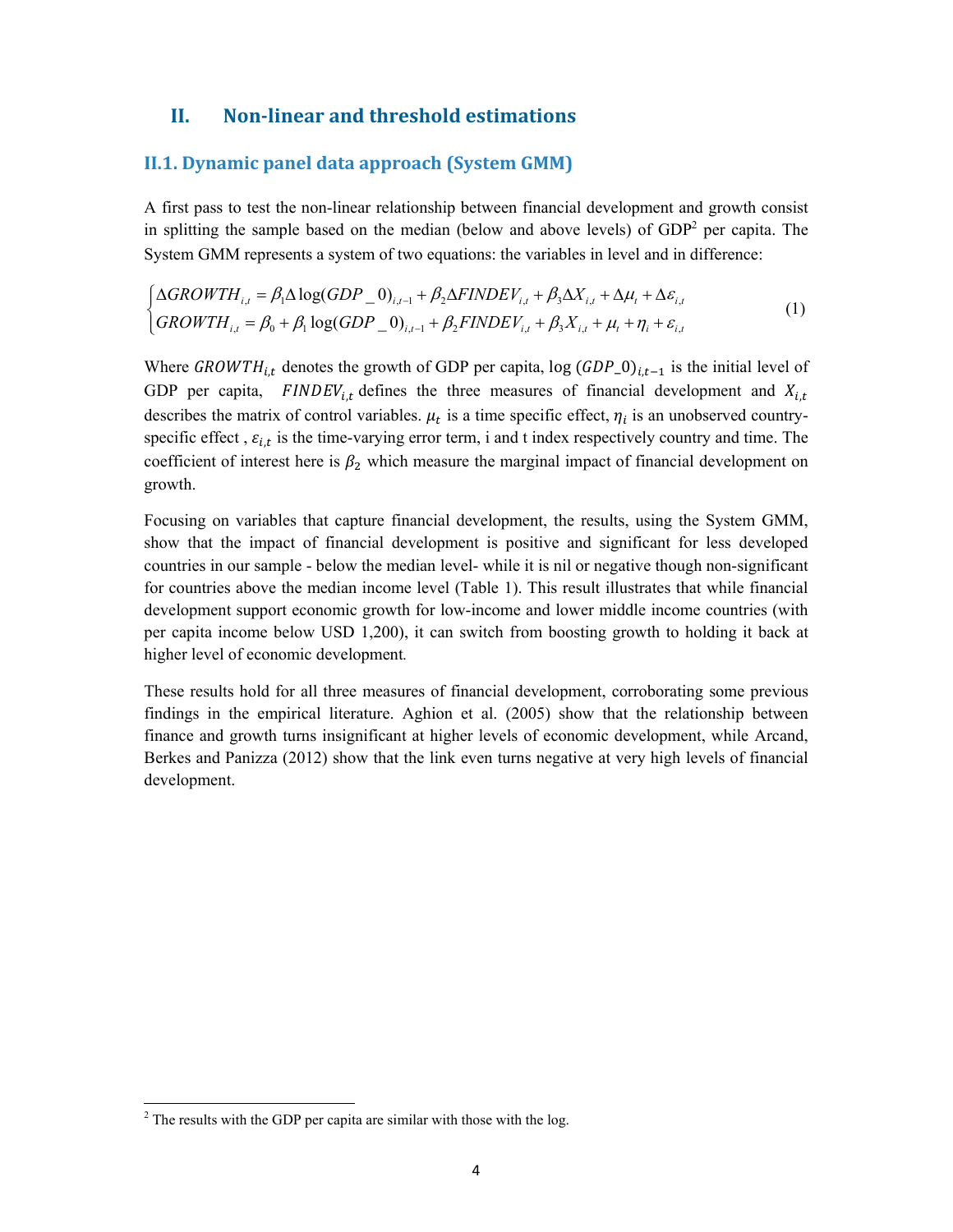|                              | <b>Financial Development Variables</b> |                       |                        |                       |                        |                       |
|------------------------------|----------------------------------------|-----------------------|------------------------|-----------------------|------------------------|-----------------------|
|                              | M3/GDP                                 |                       | <b>CREDPR</b>          |                       | <b>CREDBANK</b>        |                       |
|                              | Lower<br>income                        | Higher<br>income      | Lower<br>income        | Higher<br>income      | Lower<br>income        | Higher<br>income      |
| <b>Independent Variables</b> |                                        |                       |                        |                       |                        |                       |
| log(GDP 0)                   | $-0.0005$<br>(0.021)                   | $-0.036**$<br>(0.017) | $-0.007$<br>(0.02)     | $-0.03*$<br>(0.017)   | 0.012<br>(0.021)       | $-0.03*$<br>(0.017)   |
| M3/GDP                       | $0.001***$<br>(0.0007)                 | $-0.000$<br>(0.0001)  |                        |                       |                        |                       |
| <b>CREDPR</b>                |                                        |                       | $0.002***$<br>(0.0012) | $-0.0004$<br>(0.0003) |                        |                       |
| <b>CREDBANK</b>              |                                        |                       |                        |                       | $0.002***$<br>(0.0006) | $-0.0002$<br>(0.0003) |
| log(GOVC)                    | $-0.15***$<br>(0.058)                  | $-0.17***$<br>(0.049) | $-0.136**$<br>(0.055)  | $-0.18***$<br>(0.048) | $-017***$<br>(0.057)   | $-0.16***$<br>(0.048) |
| log(INV)                     | $-0.07*$<br>(0.041)                    | $0.17***$<br>(0.049)  | $-0.08*$<br>(0.042)    | $0.17***$<br>(0.048)  | $-0.09**$<br>(0.043)   | $0.16***$<br>(0.047)  |
| log(OPEN)                    | 0.019<br>(0.059)                       | 0.007<br>(0.032)      | 0.035<br>(0.05)        | 0.019<br>(0.033)      | $-0.000$<br>(0.054)    | 0.022<br>(0.033)      |
| <b>SCHOOL</b>                | 0.0001<br>(0.019)                      | 0.009<br>(0.01)       | 0.005<br>(0.019)       | 0.01<br>(0.01)        | 0.008<br>(0.019)       | 0.008<br>(0.009)      |
| log(NFL)                     | $-0.016$<br>(0.011)                    | 0.003<br>(0.01)       | $-0.013$<br>(0.01)     | 0.005<br>(0.009)      | $-0.019*$<br>(0.011)   | 0.004<br>(0.009)      |
| <b>CONSTANT</b>              | 0.52<br>(0.40)                         | 0.08<br>(0.26)        | 0.46<br>(0.35)         | 0.02<br>(0.26)        | 0.58<br>(0.37)         | 0.018<br>(0.25)       |
| Observations                 | 148                                    | 150                   | 148                    | 150                   | 148                    | 150                   |
| $AR(1)$ test                 | 0.12                                   | 0.10                  | 0.20                   | 0.15                  | 0.11                   | 0.22                  |
| $AR(2)$ test                 | 0.10                                   | 0.37                  | 0.20                   | 0.41                  | 0.01                   | 0.41                  |
| Hansen test                  | 0.50                                   | 0.32                  | 0.21                   | 0.18                  | 0.11                   | 0.30                  |

### **Table 1: Financial Development and Growth, Non-linearity with System GMM**

System GMM (dependent variable: GDP GROWTH)

*Note: Robust standard errors in parentheses: \*\*\* p<0.01,\*\* p<0.05, \* p<0.1. Diagnostic tests reveal no evidence against the validity of the instruments used by the System GMM estimator.*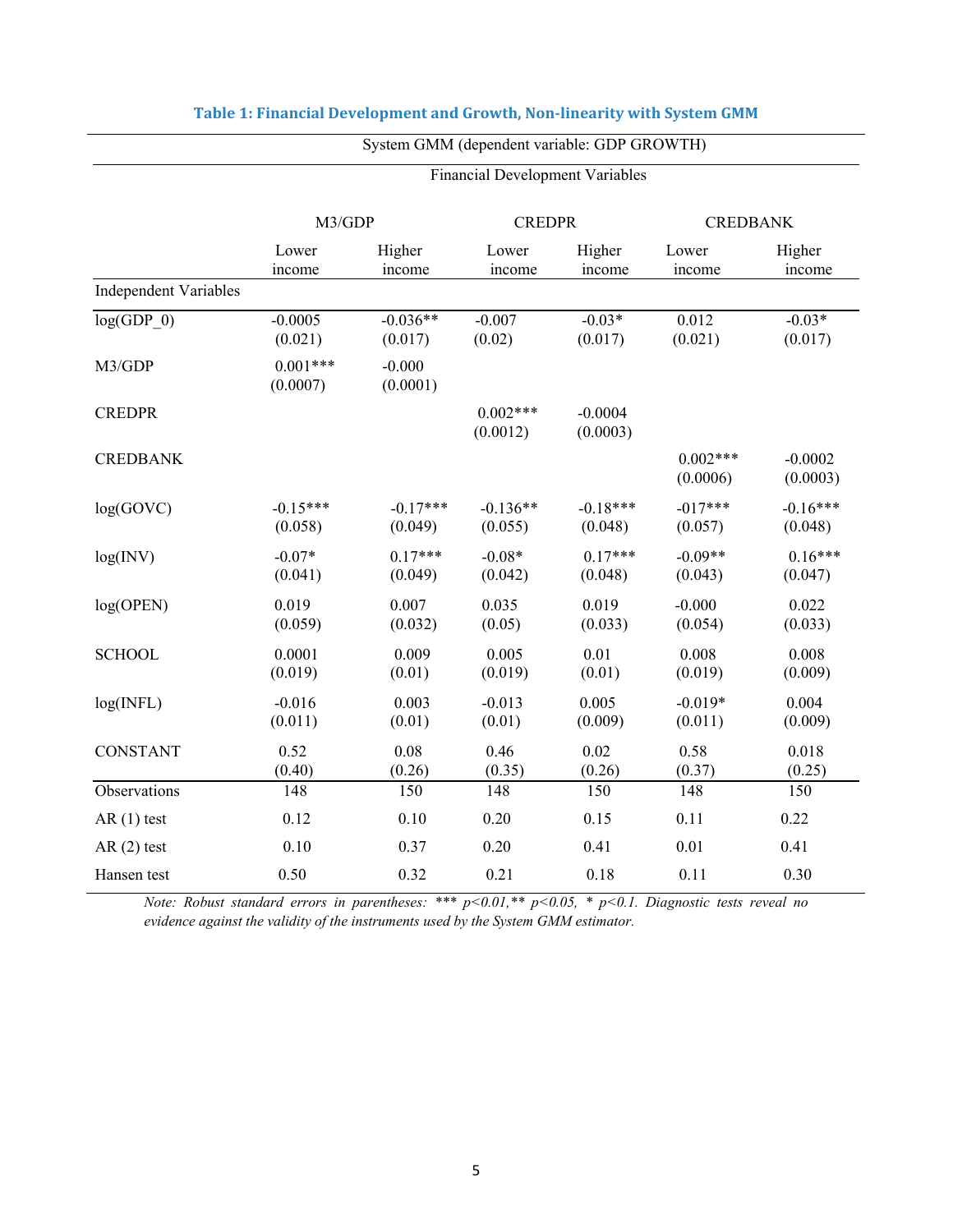# **II.2. Endogenous non-linear estimation: Panel Smooth Transition Regression**

The Panel Smooth Transition Regression (PSTR) developed by González et al. (2005) as a generalization of the Hansen (1999) Panel Threshold Regression model, considers the speed of transition from one regime to the other.

The PSTR model is as follows:

$$
GROWTH_{i,t} = \beta_0 FINDEF_{i,t} + \beta_1 FINDEF_{i,t}g(\log(GDP_{i,t}), \gamma, \delta) + u_i + \varepsilon_{i,t}
$$
\n<sup>(2)</sup>

The transition function is given by a logistic function:

$$
g(\log(GDP_{i,t}), \gamma, \delta) = \frac{1}{\left[1 + \exp(-\gamma(\log(GDP_{i,t}) - \delta))\right]}, \ \gamma > 0 \tag{3}
$$

Where g(log (GDP<sub>it</sub>),  $\gamma$ ,  $\delta$ ) is a continuous function that is bounded by the interval [0, 1]. It depends on the transition variable i.e. log of GDP per capita( $(\log(GDP_{ir}))$ ) a smooth parameter γ, and a threshold parameter  $\delta$ .

The advantage of this method compared to System GMM is that it incorporates the change effect of individual heterogeneity in the same country over time. Besides, the PSTR allows the effect of financial development on economic growth to vary with the level of economic development and to endogenously determine the threshold. Accordingly, the marginal impact of the financial development variables is given by:

$$
e_{i,t} = \frac{\partial GROWTH_{i,t}}{\partial FINDEF_{i,t}} = \beta_0 + \beta_1 g(\log(GDP_{i,t}), \gamma, \delta)
$$
\n(4)

The properties of the transition function involve:

$$
\beta_0 \le e_{i,t} \le \beta_0 + \beta_1 \text{ if } \beta_1 > 0 \text{ or } \beta_0 + \beta_1 \le e_{i,t} \le \beta_0 \text{ if } \beta_1 < 0
$$

When estimating the parameters of the PSTR model, the individual effects  $u_i$  are removed by eliminating individual-specific means. It is therefore a transformed model by non-linear least squares, the so-called within model that one estimates (González et al. (2005)). The testing procedure consists in first examining the linearity against the PSTR model and then determining the number r of transition function.

Considering equation (2), the linearity check consists in testing the hypothesis:  $H_0$ :  $\gamma = 0$  or  $H_0$ :  $\beta_0 = \beta_1$ . Then three standard tests are applied using these statistics: Lagrange Multiplier of Fisher( $LM_F$ ), Wald test( $LM$ ), and Pseudo Likelihood-ratio( $LRT$ ). The results of these tests in the PSTR estimations (Table 2) show that the linearity hypothesis is rejected for our indicators of financial development. This highlights that the impact of financial development on economic growth is a function of the level of development. The null hypothesis of no nonlinearity is not rejected, indicating that our three equations with respectively CREDBANK, M3/GDP and CREDPR need a transition function. The transition function implies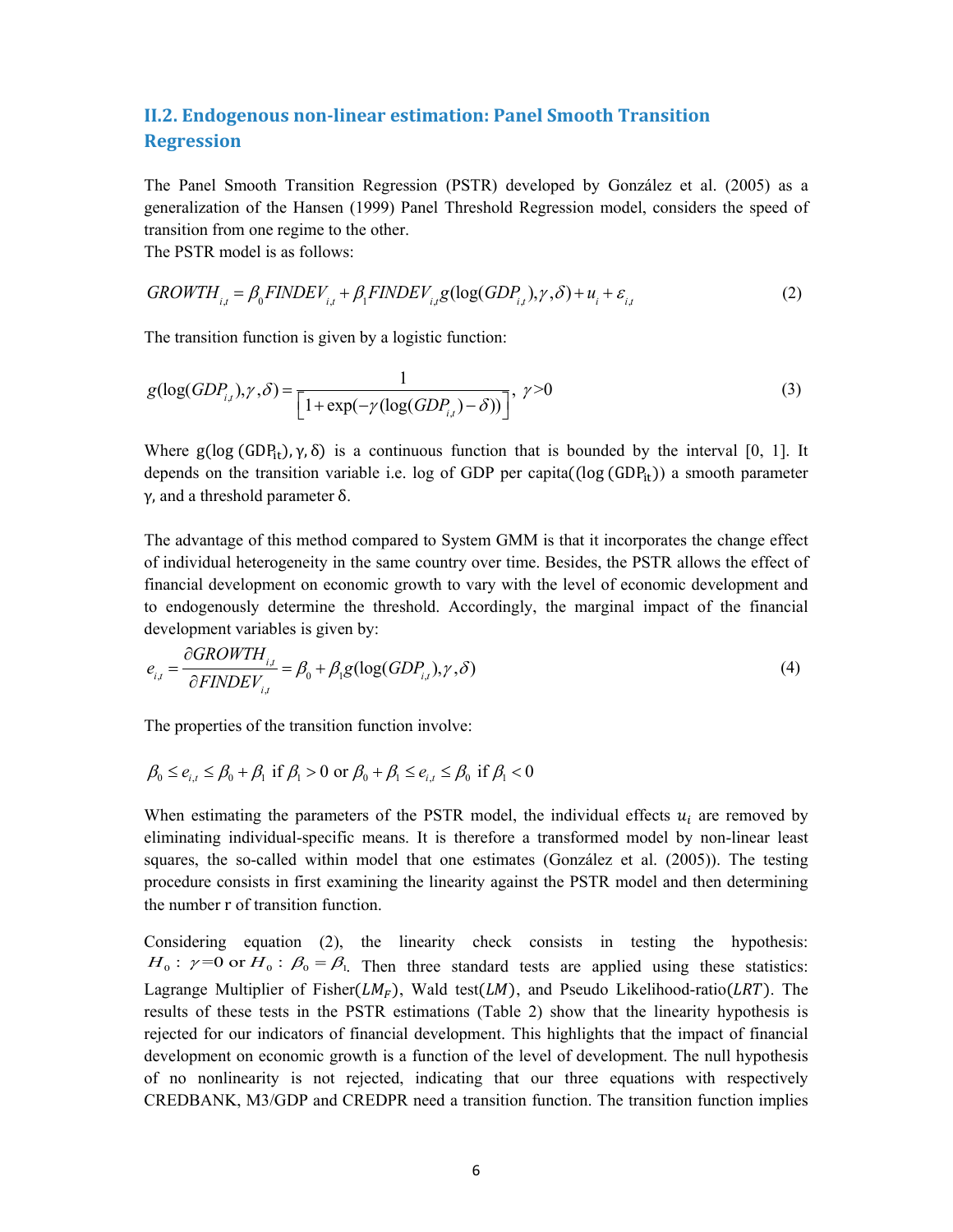that there is a threshold point at which the effect of financial development on growth can be adverse.

The estimated parameters considering the three proxies for financial development are respectively  $β_0 = 0.0152$  and  $β_1 = -0.0159$  using CREDBANK,  $β_0 = 0.0192$  and  $β_1 = -0.020$  using M3/GDP,  $\beta_0 = 0.018$  and  $\beta_1 = -0.022$  using CREDPR. The  $\beta_0$ s and  $\beta_1$ s are respectively positive and negative – financial development has positive impact on growth but this effect is decreasing and becomes negative for higher middle income and high income countries.

In addition, according to the Bayesian Information Criterion (BIC), the best model is the one where credit by the banking sector (CREDBANK) is the proxy for financial development. The marginal impact of this financial development variable decreases with the level of economic development (Figure 1).



#### **Figure 1: Income level and marginal impact of credit on growth**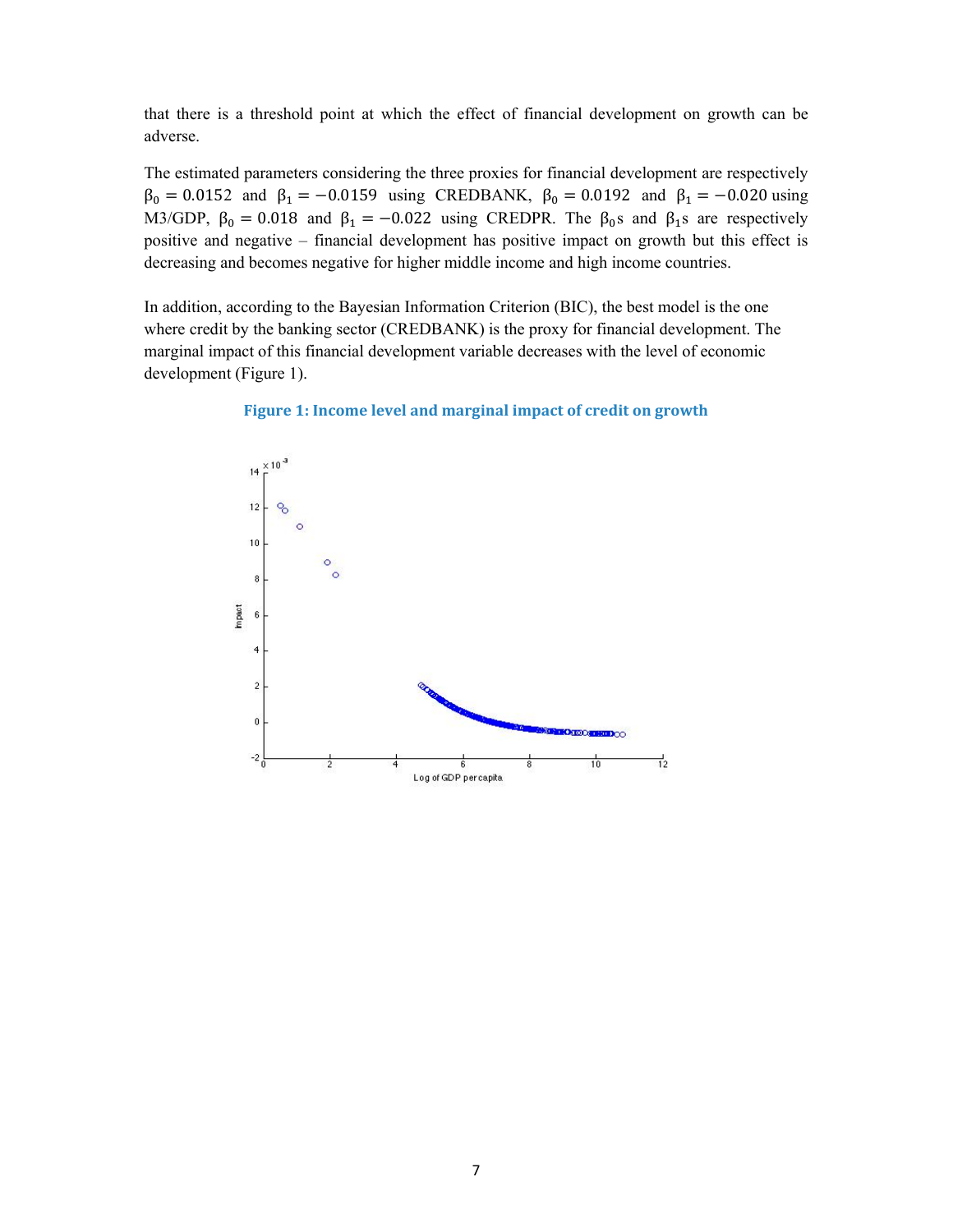| Threshold variable                         | log(GDP)          |                   |                  |  |  |
|--------------------------------------------|-------------------|-------------------|------------------|--|--|
| <b>Financial Variables</b>                 | <b>CREDBANK</b>   | M3/GDP            | <b>CREDPR</b>    |  |  |
| $N^{\circ}$ of transition function $(r^*)$ | $\mathbf{1}$      | $\mathbf{1}$      | $\mathbf{1}$     |  |  |
| $(H_0: r = 0 \text{ vs } H_1: r = 1)$      |                   |                   |                  |  |  |
| Fisher Test of linearity                   | 20.992 (0.000)    | 15.603 (0.000)    | 16.002(0.001)    |  |  |
| Wald Test                                  | 22.735 (0.000)    | 17.235 (0.000)    | 17.550 (0.000)   |  |  |
| <b>LRT</b> Test                            | 23.643 (0.000)    | 17.750 (0.000)    | 20.444 (0.000)   |  |  |
| $(H_0: r = 1 \text{ vs } H_1: r = 2)$      |                   |                   |                  |  |  |
| Fisher test of no remaining nonlinearity   | 0.020(0.887)      | 5.231(0.023)      | 0.026(0.886)     |  |  |
| Wald Test                                  | 0.024(0.877)      | 6.054(0.014)      | 0.034(0.862)     |  |  |
| <b>LRT</b> Test                            | 0.024(0.877)      | 6.116(0.013)      | 0.020(08062)     |  |  |
| $(H_0: r = 2 \nu s H_1: r = 3)$            |                   |                   |                  |  |  |
| Fisher test of no remaining nonlinearity   |                   | 0.000(0.988)      |                  |  |  |
| Wald Test                                  |                   | 0.000(0.987)      |                  |  |  |
| <b>LRT</b> Test                            |                   | 0.000(0.987)      |                  |  |  |
| Parameter $\beta_0$                        | 0.0152(0.0042)    | 0.0192(0.0028)    | 0.018(0.0013)    |  |  |
| Parameter $\beta_1$                        | $-0.0159(0.0042)$ | $-0.0181(0.0027)$ | $-0.022(0.0013)$ |  |  |
| Location parameter $\delta$                | 2.5445            | 4.4888            | 3.275            |  |  |
| Smooth parametery                          | 0.7015            | 2.5746            | 0.825            |  |  |
| Number of Observations                     | 301               | 301               | 301              |  |  |
| <b>BIC</b>                                 | $-5.3161$         | $-5.2957$         | $-5.2560$        |  |  |

#### **Table 2: Parameter estimates for the PSTR model**

*Note: The test of linearity has an asymptotic*  $F(1, TN - N - 1)$  *distribution under*  $H_0$  and  $F(1, TN - N - 2)$  for *the no remaining nonlinearity test with N the number of individuals and* T the number of periods. For statistics, the p-values are in parentheses. For parameters,  $\beta_0$  and  $\beta_1$  the standard errors are parentheses and are *adjusted for heteroskedascity.*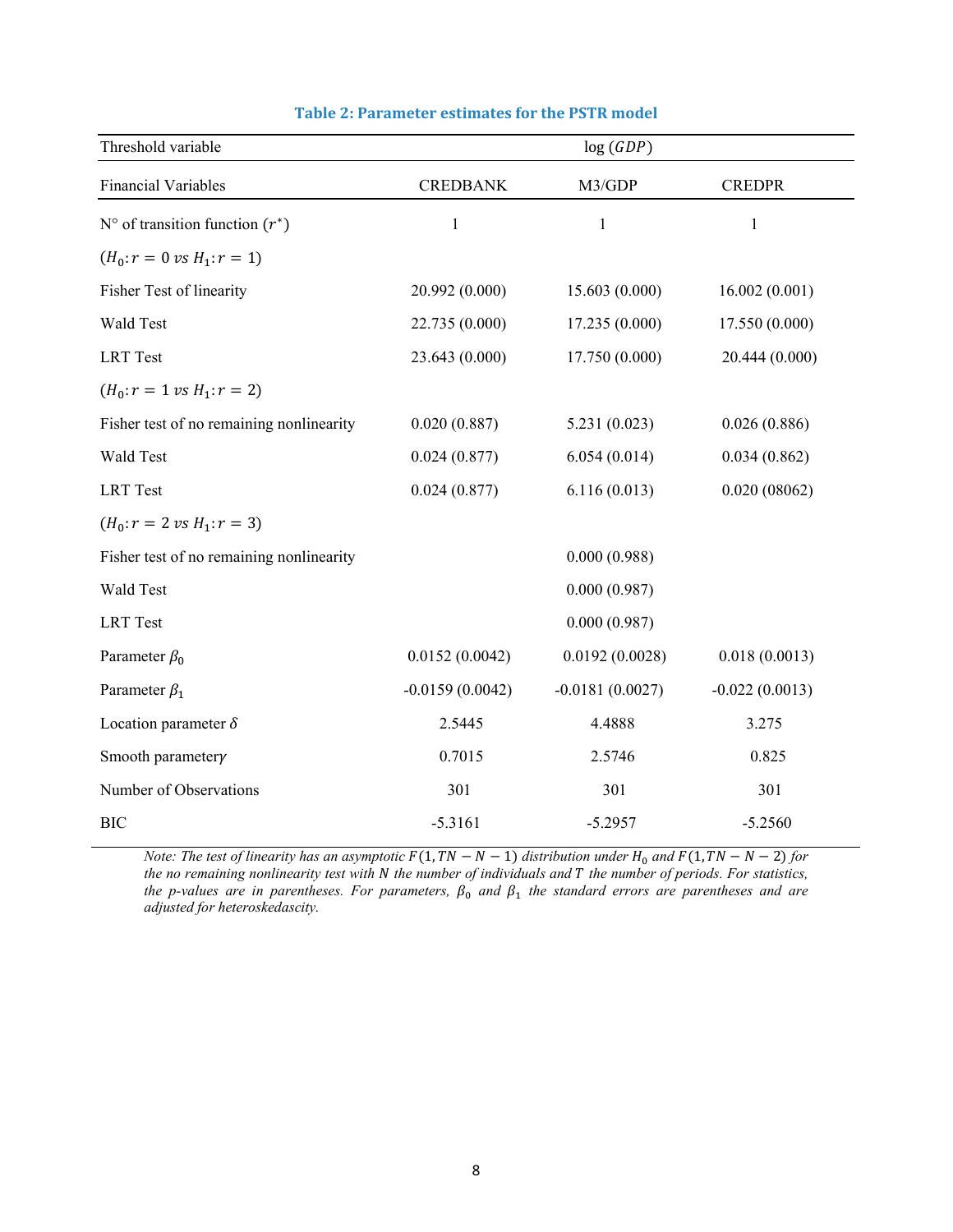## **III. Conclusion**

This paper investigated the relationship between financial development and growth using System GMM and PSTR methods. The results show evidence of a non-linear financial developmentgrowth nexus. Financial development has promoted growth in less developed countries in our sample while its impact in more developed economies is nil or negative. The PSTR estimations endogenously estimate a non-linear relationship between financial development and growth and highlights that financial development is conducive to growth in low-income and lower middle income countries but can be detrimental to growth in more developed economies. These findings have important implications for the current debate on financial deepening. In advanced economies better surveillance and monitoring of the financial system could help contain its potential negative impact on growth. In low-income and lower middle income economies, appropriately sequenced financial development should support much needed growth and economic development.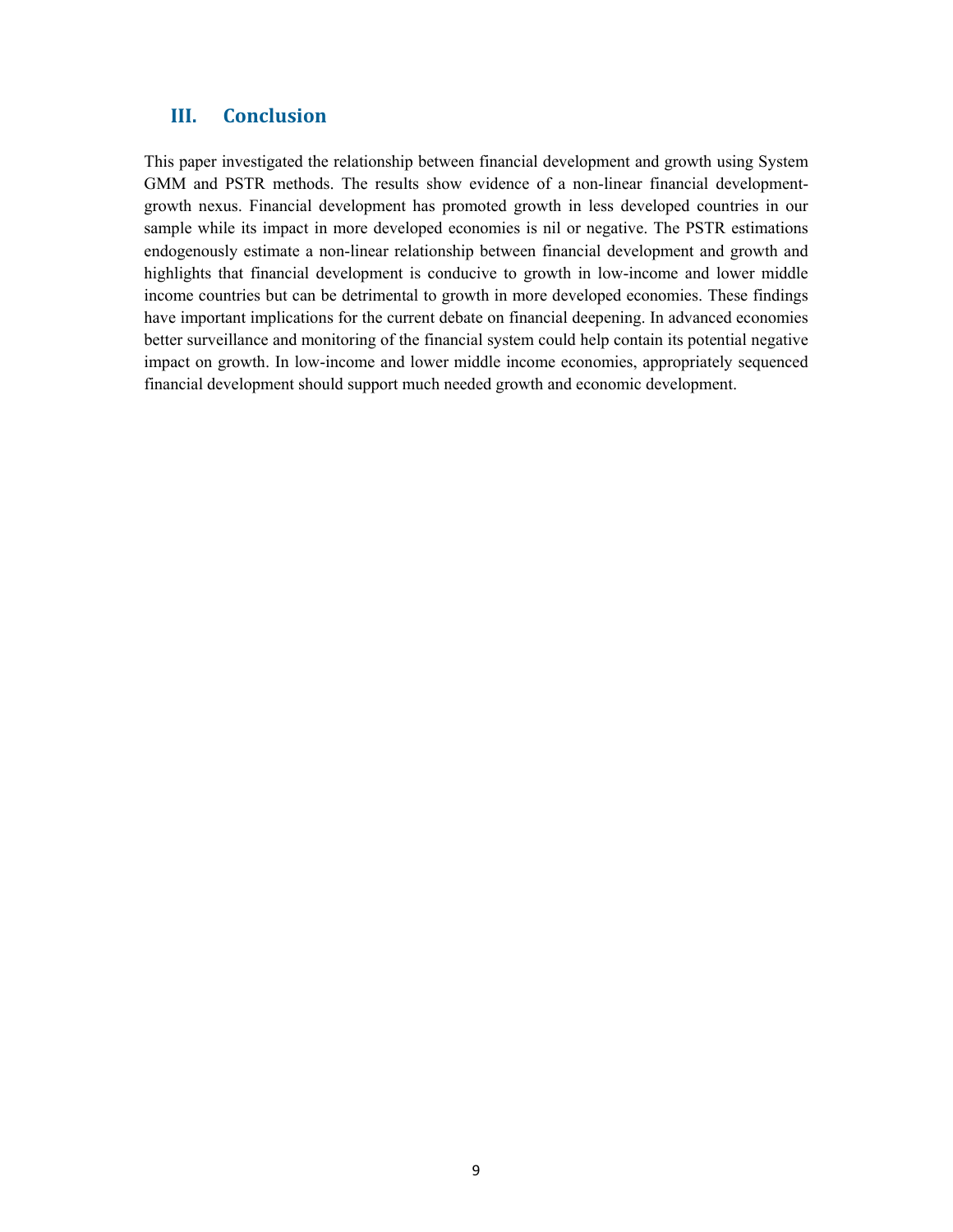#### **References**

Aghion, P. and Bolton, P. (1997). A theory of trickle-down growth and development, *Review of Economic Studies* 64 (2), 151-172

Aghion, P., Howitt, P. and Mayer-Foulkes, D. (2005). The Effect of Financial Development on Convergence: Theory and Evidence, *Quaterly Journal of Economics* 120 (1), 173-222

Barro, R. (1997). Determinants of Economic Growth: A Cross-Country Empirical Study, *Cambridge, Massachusetts: The MIT Press* 

Beck, T., Levine, R., and Loyaza, N. (2000). Finance and the sources of growth, *Journal of Financial Economics* 58 (1–2), 261–300

Giuliano, P., and Ruiz-Arranz M. (2009). Remittances, Financial Development, and Growth, *Journal of Development Economics* 90 (1), 144-152

González, A., Teräsvirta, T., and van Dijk D. (2005). Panel Smooth Transition Regression Models, *Quantitative Finance Research Centre, University of Technology, Sydney* Research Paper No. 165

Greenwood, J., Sanchez, J. M., and Wang, C. (2009). Financing development: the role of information costs, *Federal Reserve Bank of Richemond* Working Paper 08-08

Hansen, B. (1999). Threshold Effects in Non-Dynamic Panels: Estimation, Testing, and Inference, *Journal of Econometrics*, 93 (2), 345–368

Khan, S.M., and Senhadji, A.S. (2000). Financial Development and Economic Growth: An Overview, *International Monetary Fund, Washington* IMF Working Paper 00/209

King, R. G. and Ross, L. (1993a). Finance and growth: Schumpeter might be right, *The Quarterly Journal of Economics* 108 (3): 717-737

King, R. G. and Ross, L. (1993b). Finance, entrepreneurship, and growth: Theory and evidence, *Journal of Monetary Economics* 32(3), 513-542

Ross, L. (2004). Finance and Growth: Theory and evidence, *National Bureau of Economic Research* NBER Working Papers 10766